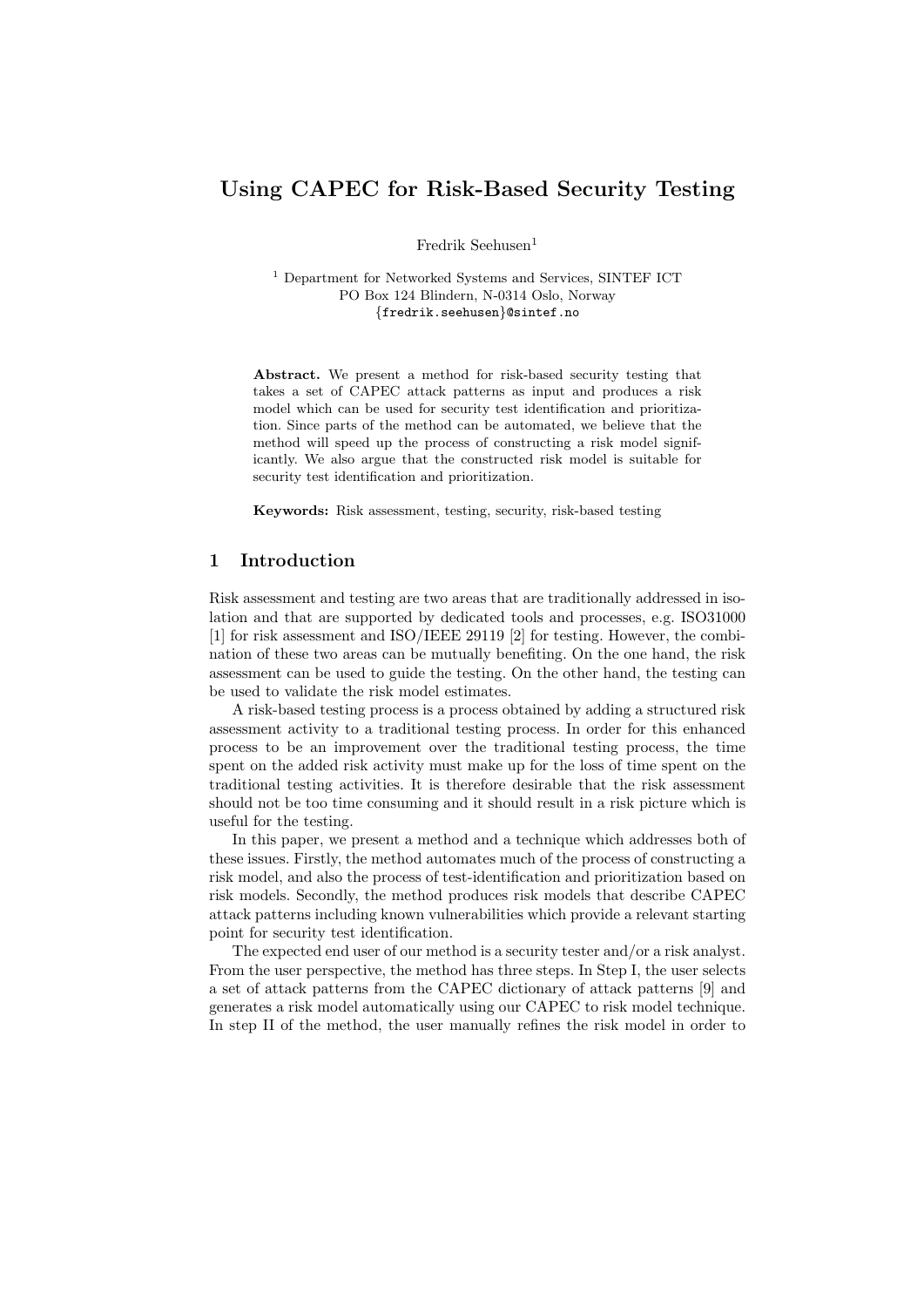make it system/domain specific. In Step III, the user automatically generates a prioritized list of test procedures from the risk model using our technique test procedure prioritization. The resulting test procedures are intended to be used as starting point for test design, implementation, and execution.

The main contribution of this paper is the description of the method and the technique for automated risk model generation based on CAPEC attack patterns. The technique for test procedure derivation and prioritization is described in a separate paper [14]. There are many approaches to risk-based testing, but we are not aware of any approaches that automates the construction of a risk model which is used for test identification and prioritization.

The paper is structured as follows: In Sect.2 we provide an overview of our method and describe the criteria it is intended to fulfill. In Sect.3, Sect.4, and Sect.5 we respectively describe step I, step II, and step III of our method in more detail. In Sect.6 we discuss related work and in Sect.7 we provide conclusions.

### 2 Overview of method and success criteria

In this section, we give and overview our method for using CAPEC attack patterns in a risk-based testing process and describe criteria it is intended to fulfill. In general, it is not given that any combination of risk assessment and testing is useful. There are many risk assessment methods. These differ w.r.t. to the way in which the risk assessment is documented, the degree of structure, and the intended target time. For instance, some check list based approaches may only take a few hours while other more rigorous approaches may take thousands of hours. In any case, in a risk-based testing process, the time spent on the risk assessment should make up for the time lost in the testing activity. Therefore it is important the risk assessment is not too time consuming.

In addition to this, the outcome of the risk assessment, which we will refer to as a risk model, should provide useful input to the testing activity in the sense that it will reduce time and/or increase quality of the test results. There are many different kinds of risk model documentation languages, and not all of them may be suitable. Furthermore, the risk model has to be on the right level of abstraction and have the right focus. For instance, if it is too vague or documents risks and circumstances that cannot be investigated through testing, then the risk model might not be suitable.

In summary, we believe that the fulfillment of the following criteria will increase the likelihood of a risk-based testing process being an improvement over a traditional testing process:

C1 The risk assessment should not be too time consuming.

- C2 The risk assessment should help reduce the time spent on test identification/design.
- C3 The risk assessment should help increase the quality of the testing activity.

The method presented in this paper is supported by two techniques/transformations (both of which have been implemented in proof-of-concept tools) which help automate parts of the process: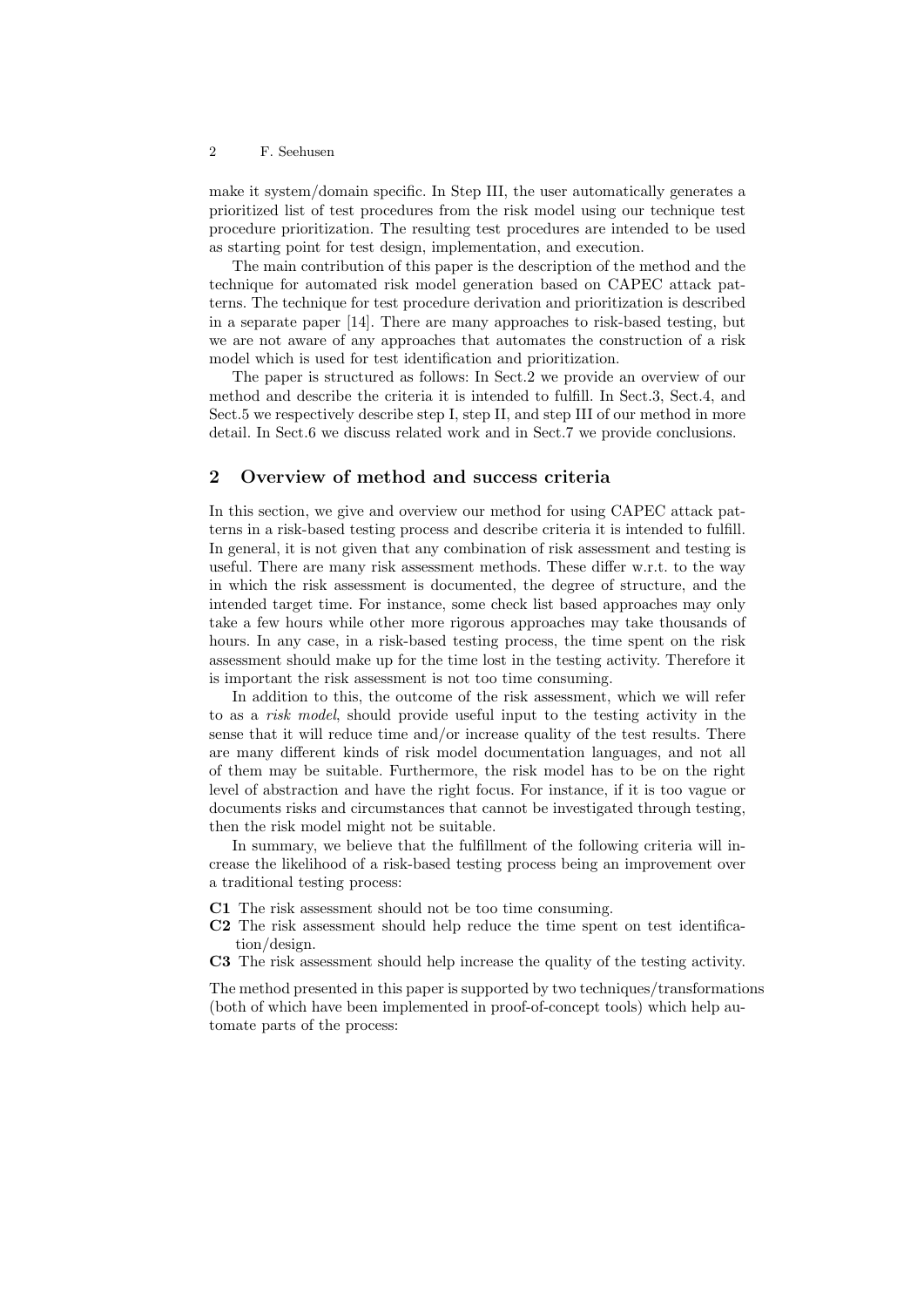- T1 A transformation from CAPEC attack a patterns into CORAS risk models.
- T2 A transformation from CORAS risk models into a prioritized list of test procedures.



Fig. 1. Method overview

As illustrated in Fig.1, the method has three steps. In step I, the users selects a set of attack pattern from the CAPEC dictionary, and then uses T1 to automatically generate a CORAS risk model. In step II, the user refines the resulting risk model to make it specific to the target of analysis. This step has to be performed manually. In Sect. 4, we will discuss different ways in which the risk model can be refined. In step III, the users annotates the risk model with test specific annotations, and uses **T2** to automatically generate a prioritized list of test procedures which can be used as starting point for test design.

The two techniques and the three steps of the method are meant to be used a part of a more comprehensive process for risk assessment and security testing. To illustrate this, we have in Fig.2 mapped the three steps of the method (as shown by the labeled circles) onto typical activities of a risk assessment and a testing process, in this case, corresponding to ISO31000 [1], and ISO/IEEE 29119 [2], respectively.



Fig. 2. Method context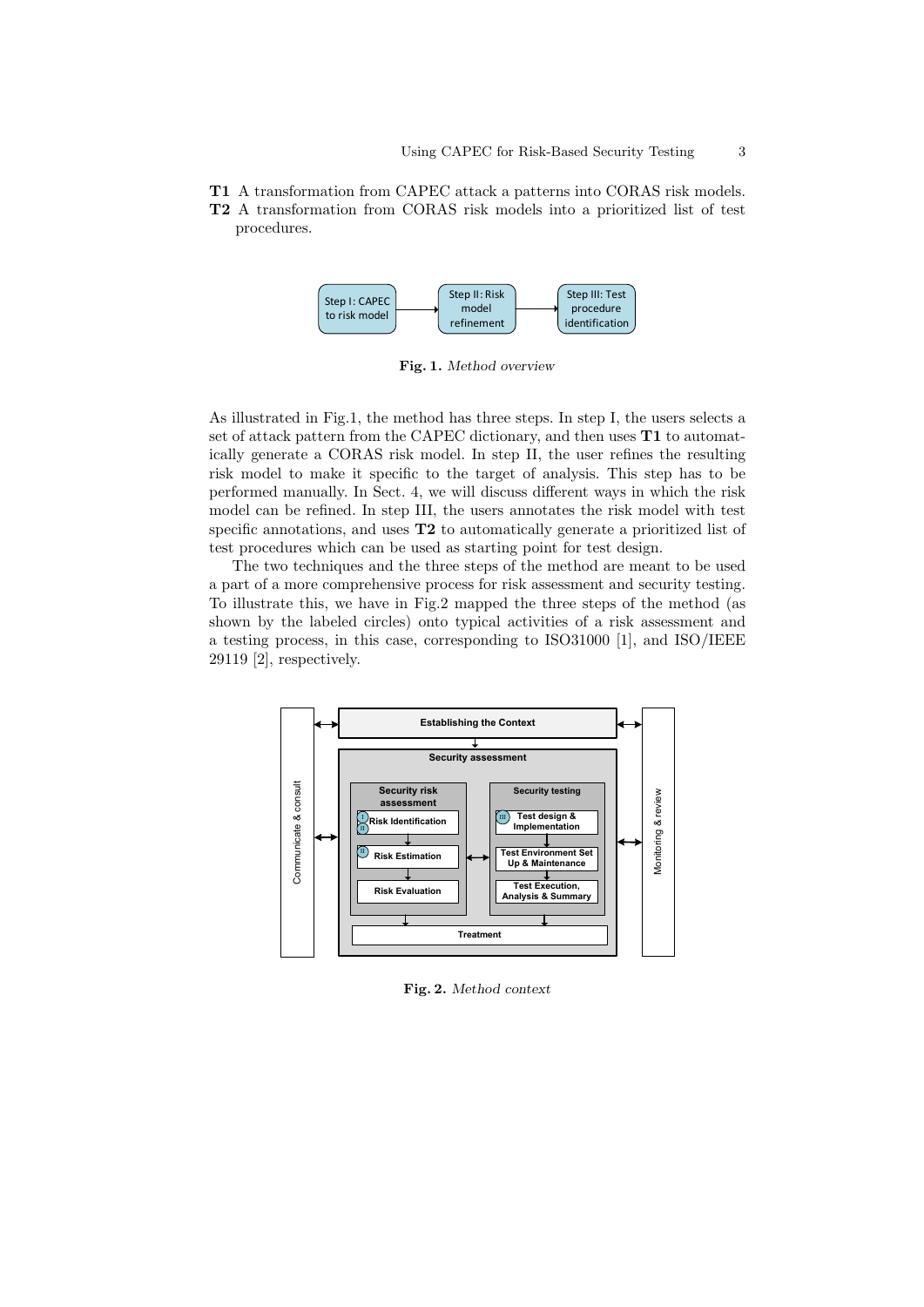### 3 Step I: From CAPEC to Generic CORAS Risk Models

In step I of our method, the user selects a set of attack patterns from the CAPEC dictionary and uses **T1** to automatically generate a CORAS risk model.

As shown in Fig. 2, we assume that an *Establishing the Context* activity is performed before entering into step I. We will not describe this activity in detail since it is not specific to the method we present. However, typical artefacts that may have been described before entering into step I are: the target of evaluation; likelihood and consequence scale definitions; asset definitions; risk evaluation criteria.

For selecting the relevant CAPEC attack patterns, the user should formulate clear attack pattern selection criteria, and then walk through the list of all attack patterns and discard those patterns which do not fulfill the critera. Examples of possible critera are:

- The attack pattern must be within the scope of the system under evaluation. For instance, if the attack pattern describes how to exploit a particular functionality such as login, and the target system does not have that functionality, the attack pattern would not satisfy the criterion.
- The attack pattern must exploit a weakness which is on the CWE (Common Weakness Enumeration) [10] list of top 25 most severe weaknesses.

The selection of the CAPEC attack patterns should be supported by a tool which allows the user to browse the attack patterns, and mark those which will be used as a basis for risk model generation. We have a developed a proof-ofconcept tool for doing this. The tool allows the user to import the CAPEC dictionary (represented as an XML file), and display its contents in a tree view showing only information which is relevant for the translation into CORAS risk models. The tree view allows the user to delete and edit attack patterns, as well as to supply addition parameters to the transformation. After this editing is done, the user may use the tool to automatically export the attack patterns into a CORAS risk model.

In the following, we make precise what we mean by a CORAS risk model (Sect. 3.1) and a CAPEC attack pattern (Sect. 3.2), then we describe the technique T1 for translating CAPEC attack patterns to CORAS risk models (Sect. 3.3).

#### 3.1 CORAS risk models

There are many different kinds of languages for describing risk models. Our technique uses the CORAS language for model-based risk assessment [8]. CORAS risk models are used for documenting risks as well as events and circumstances that can cause risks. As illustrated by the example in Fig. 3, a CORAS risk model is a directed acyclic graph where every node is of one of the following kinds:

Threat A potential cause of an unwanted incident or threat scenario.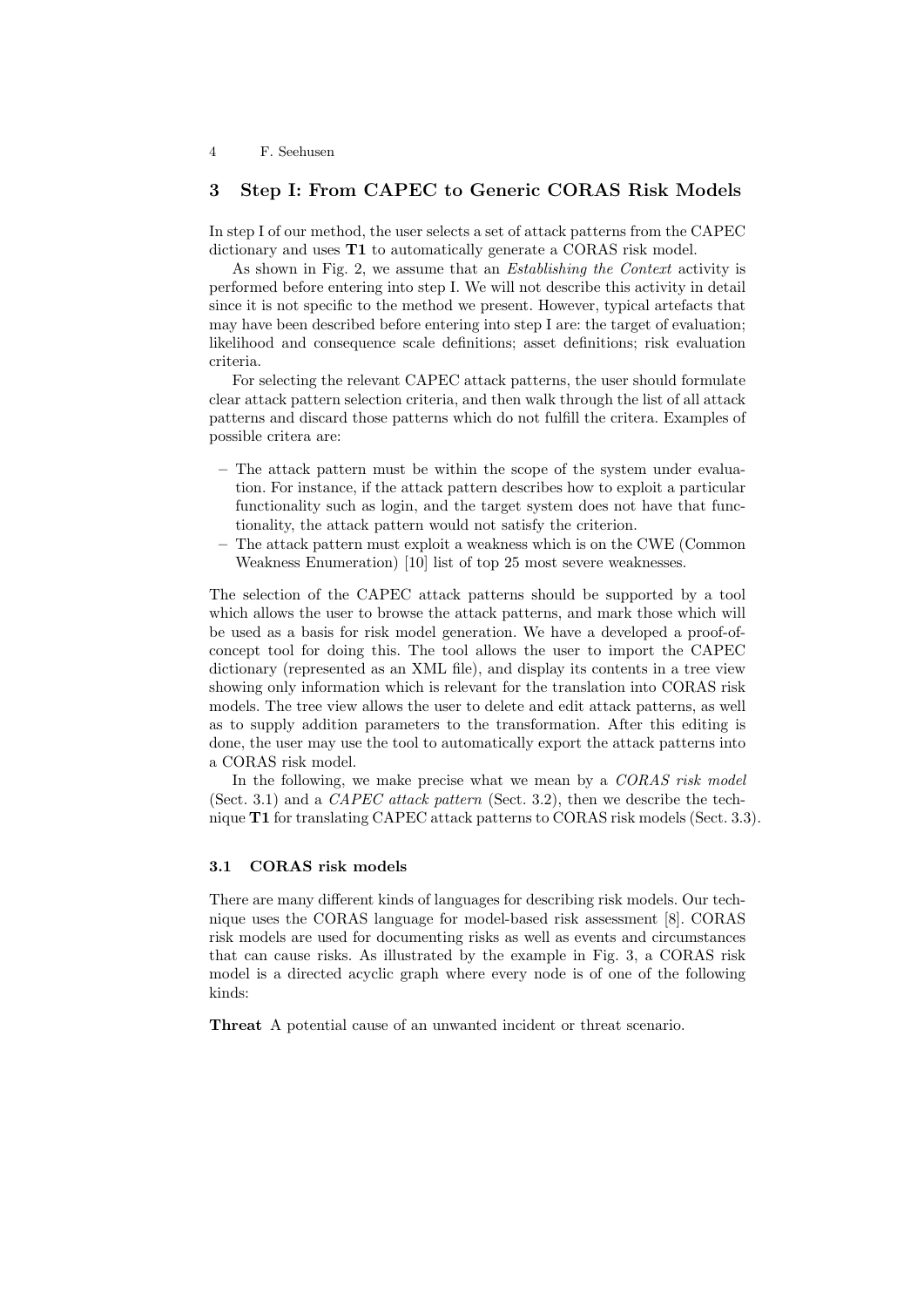

Fig. 3. Example of a CORAS risk model

Threat scenario A chain or series of events that is initiated by a threat and that may lead to an unwanted incident.

Unwanted incident An event that harms or reduces the value of an asset.

Asset Something to which a party assigns value and hence for which the party requires protection.

Note that risks can also be represented in a CORAS risk model. These correspond to pairs of unwanted incidents and assets. If an unwanted incident harms exactly one asset, as is the case in Fig. 3, then this unwanted incident will represent a single risk.

Relations and nodes may have the following assignments:

- Likelihood values may be assigned to a threat scenario and unwanted incident A, estimating the likelihood of A occurring.
- Conditional likelihood values may be assigned to relations going from A to B, estimating the conditional likelihood that B occurs given that A has occurred.
- **Consequence values** may be assigned to relations going from  $A$  to  $B$ , estimating the consequence the occurrence of A has on B.
- Vulnerabilities may be assigned to relations going from  $A$  to  $B$ , describing a weakness, flaw or deficiency that opens for A leading to B.

### 3.2 Common Attack Pattern Enumeration and Classification (CAPEC)

CAPEC is a comprehensive dictionary and classification taxonomy of known security attacks [9]. It contains more than 400 attack patterns, all of which are described in terms of a set of *attributes* such as attack name, method of attack, related weaknesses, typical severity etc. In order to define a transformation from a CAPEC attack pattern to a CORAS risk model, we must ask

- What attributes of an attack can be expressed in a CORAS risk model?
- Which of these attributes are described by the CAPEC attack pattern?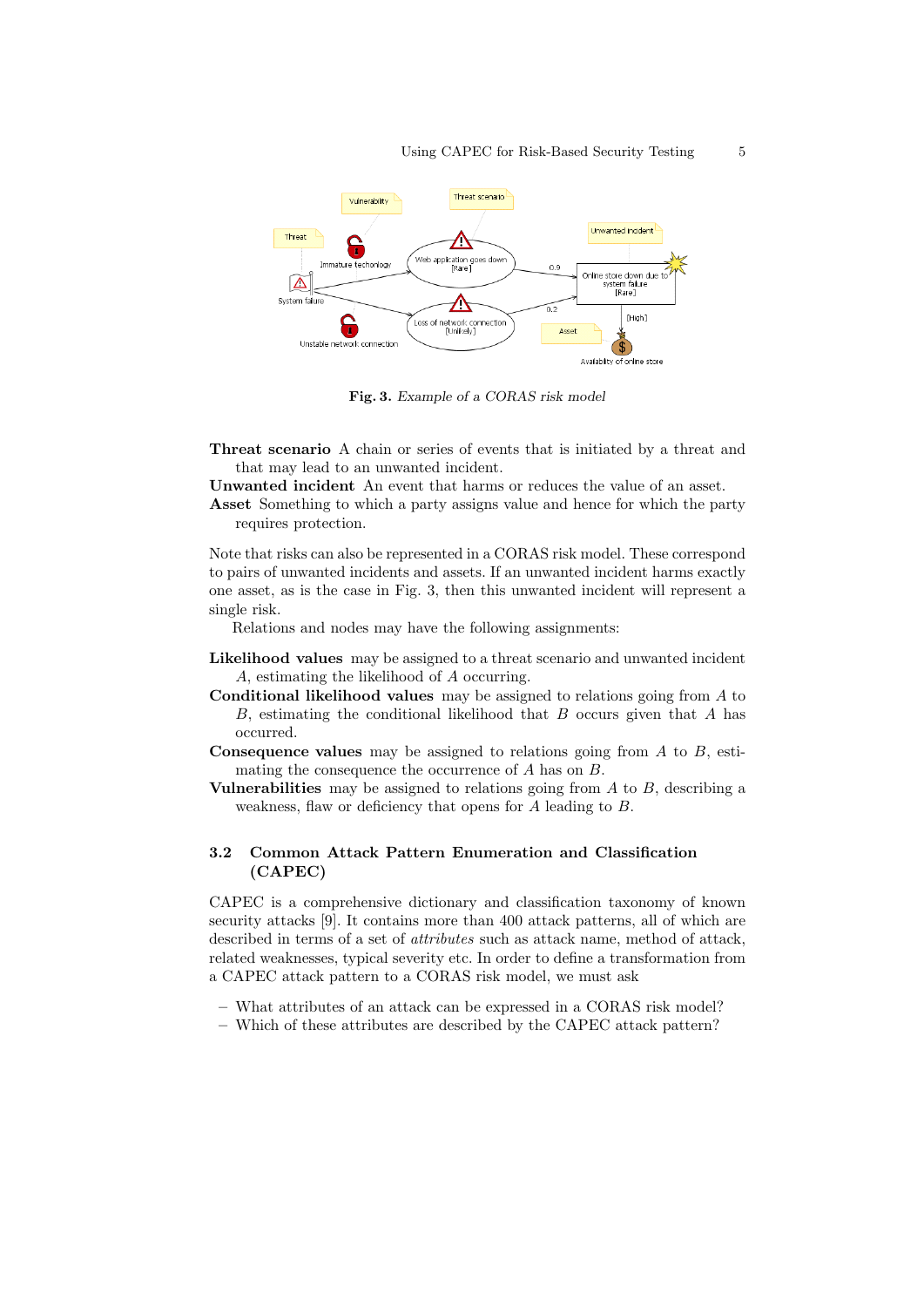In answer to the first question, we believe that the following information about a security attack can be represented and would be of value in a CORAS risk model:

- A The name of the attack.
- B An estimate of how likely it is that the attack is initiated.
- C An estimate of how likely it is that the attack will succeed given that it is initiated.
- D A list of consequences/unwanted incidents which a successful attack can cause/lead to.
- E An estimate of how likely it is that a successful attack will lead to the unwanted incidents.
- F A list of assets that can be affected by the unwanted incidents of successful attacks.
- G A description of which assets that can be harmed by an unwanted incident.
- H An estimate of the consequence that an unwanted incident has on each of its assets.
- I A list of vulnerabilities that can be exploited by the attack.

The attributes which can be derived from a CAPEC attack pattern are A, C, D, F, G, H, and I. Information about the attributes which are not described by a CAPEC attack pattern (B and E) can be supplied as input to the transformation to the risk model or/and as part of step II of our method.

Table 1 shows the format of the CAPEC attributes which can be expressed in a CORAS risk model. Henceforth, whenever we write CAPEC attack pattern, or attack pattern, we will mean an instance of the Table 1. Note that a CAPEC attack pattern may include many more attributes than those shown in Table 1. However, these attributes are difficult to expressed in a CORAS risk model, and are therefore ignored by our translation.

In Table 2 and Table 5, we have given examples of CAPEC attack pattern 34 and 64, respectively.

### 3.3 From CAPEC Instances to Generic CORAS Risk Models

Having made precise what is meant by a CORAS risk model and a CAPEC attack pattern we now describe the translation from a set of attack patterns to a CORAS risk model.

The information which cannot be derived from a CAPEC pattern can be supplied to the transformation in addition to the CAPEC instances. In particular, this information is:

- $-$  a mapping lm from CAPEC likelihoods to CORAS likelihoods;
- $-$  a default initiation likelihood *dil*, specifying the likelihood that an attack will be initiated;
- $-$  a default technical impact likelihood  $dtil$  specifying the conditional likelihood of a successful attack leading to a technical impact.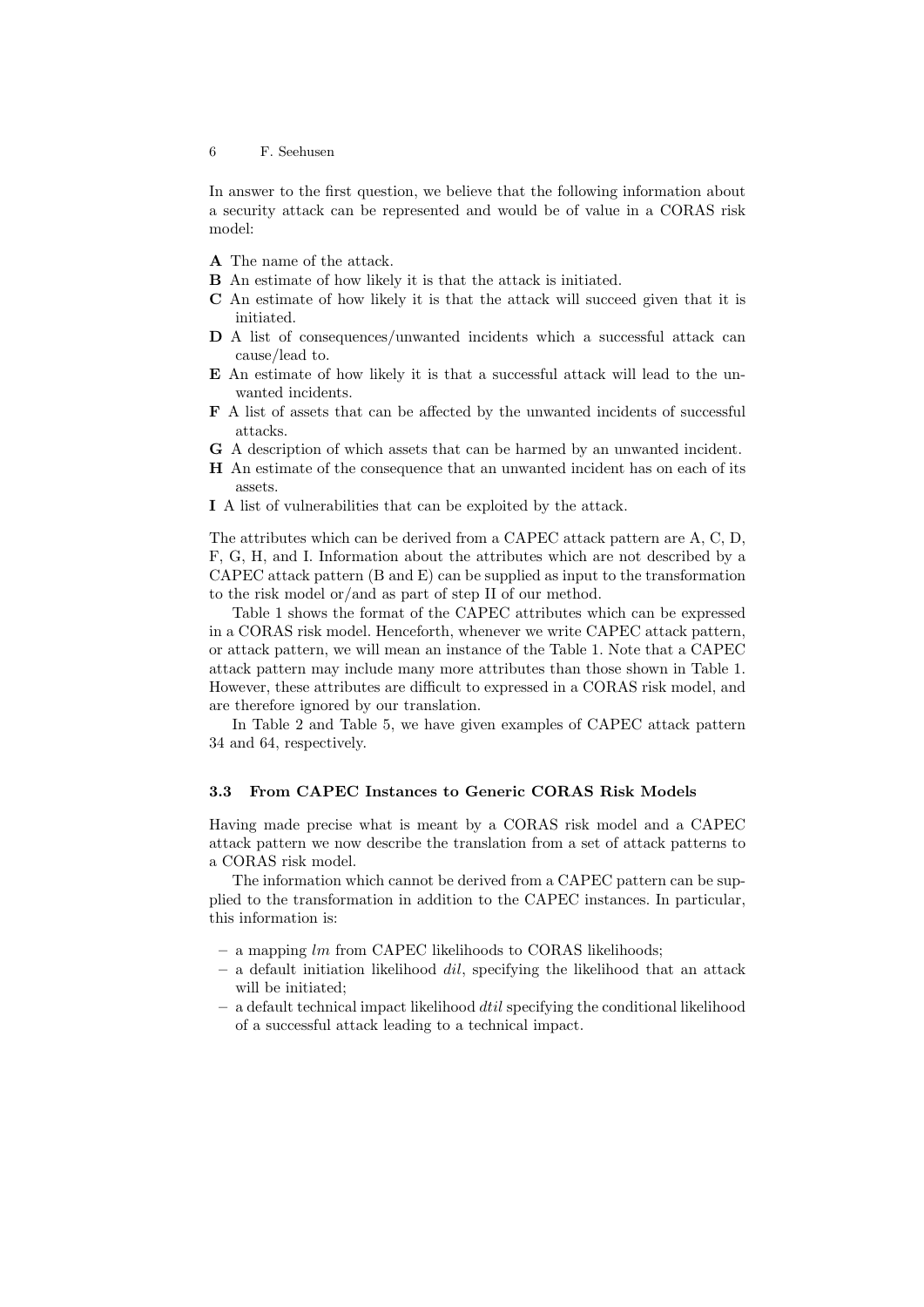| Name         | A pair $(ID, N)$ where ID denotes the identifier of the attack                                   |  |  |
|--------------|--------------------------------------------------------------------------------------------------|--|--|
|              | pattern and $N$ denotes the name of the pattern.                                                 |  |  |
|              | <b>Typical likelihood</b> A likelihood $LE$ denoting the likelihood that the attack will         |  |  |
| of exploit   | <b>succeed</b>                                                                                   |  |  |
| Attack       | A list $(TI_1, S_1), (TI_2, S_2), \ldots (TI_n, S_n)$ of <i>n</i> pairs of the form              |  |  |
| motivation-  | $(TI, S)$ , where TI denotes the name of a technical impact and S                                |  |  |
| consequences | denotes the scope of TI given as a subset of the set $\{$ Availability,                          |  |  |
|              | Confidentiality, Integrity $\}$                                                                  |  |  |
| CIA impact   | A triple $(cia_c, cia_i, cia_a)$ denoting the impact/consequence the                             |  |  |
|              | attack has on confidentiality, integrity, and availability, respec-                              |  |  |
|              | tively.                                                                                          |  |  |
|              | <b>CWE ID</b> (Related A list $v_1, v_2, \ldots, v_n$ of n elements denoting CWE vulnerabilities |  |  |
| weaknesses)  | that can be exploited by the attack.<br>$\sim$ $\sim$ $\sim$ $\sim$                              |  |  |

Table 1. Format of a CAPEC attack pattern

| Name                             | $(CAPEC-34, HTTP$ Response Splitting)                                                             |  |  |  |  |
|----------------------------------|---------------------------------------------------------------------------------------------------|--|--|--|--|
| <b>Typical likelihood</b> Medium |                                                                                                   |  |  |  |  |
| of exploit                       |                                                                                                   |  |  |  |  |
| Attack                           | (Execute unauthorized code or commands, Confidentiality, In-                                      |  |  |  |  |
| motivation-                      | tegrity, Availability), (Gain privileges / assume identify, Confi-                                |  |  |  |  |
| consequences                     | dentiality)                                                                                       |  |  |  |  |
| CIA impact                       | (High, High, Low)                                                                                 |  |  |  |  |
|                                  | $\mathbf{CWE}$ ID (Related $\mathbf{CWE}\text{-}113$ Improper Neutralization of CRLF Sequences in |  |  |  |  |
| weaknesses)                      | HTTP Headers ('HTTP Response Splitting'), CWE-697 Insuffi-                                        |  |  |  |  |
|                                  | cient Comparison, CWE-707 Improper Enforcement of Message                                         |  |  |  |  |
|                                  | or Data Structure, CWE-713 OWASP Top Ten 2007 Category                                            |  |  |  |  |
|                                  | A <sub>2</sub> - Injection Flaws<br>.                                                             |  |  |  |  |

Table 2. Example of CAPEC attack pattern 34

Given this information, the outcome of a transformation from a CAPEC instance on the form shown in Table 1 will in the general case be a CORAS risk model on the form shown in Fig 4. To distinguish between variables and strings/constants, we have in Fig. 4 denoted all non-variables inside quotation marks. For instance, we have written "Attacker", meaning that Attacker is not a variable, but should appear as a constant string which is not dependent on the CAPEC instance being translated. The variables in the diagram such as  $ID, N, v_1, LE$ , etc. are all taken from the CAPEC instance which is assumed to be the input to the translation (see Table 1).

As illustrated in Fig. 4, each CAPEC instance is translated into two threat scenarios: one threat scenario corresponding to the initiation of the attack, and one threat scenario corresponding to a successful attack. The threat scenario describing attack initiation is given likelihood dil. The condition likelihood that the attack will be successful given that it is initiated is given by  $lm(LE)$ , i.e. the exploit likelihood of the CAPEC instance LE translated to the CORAS model likelihood by function lm.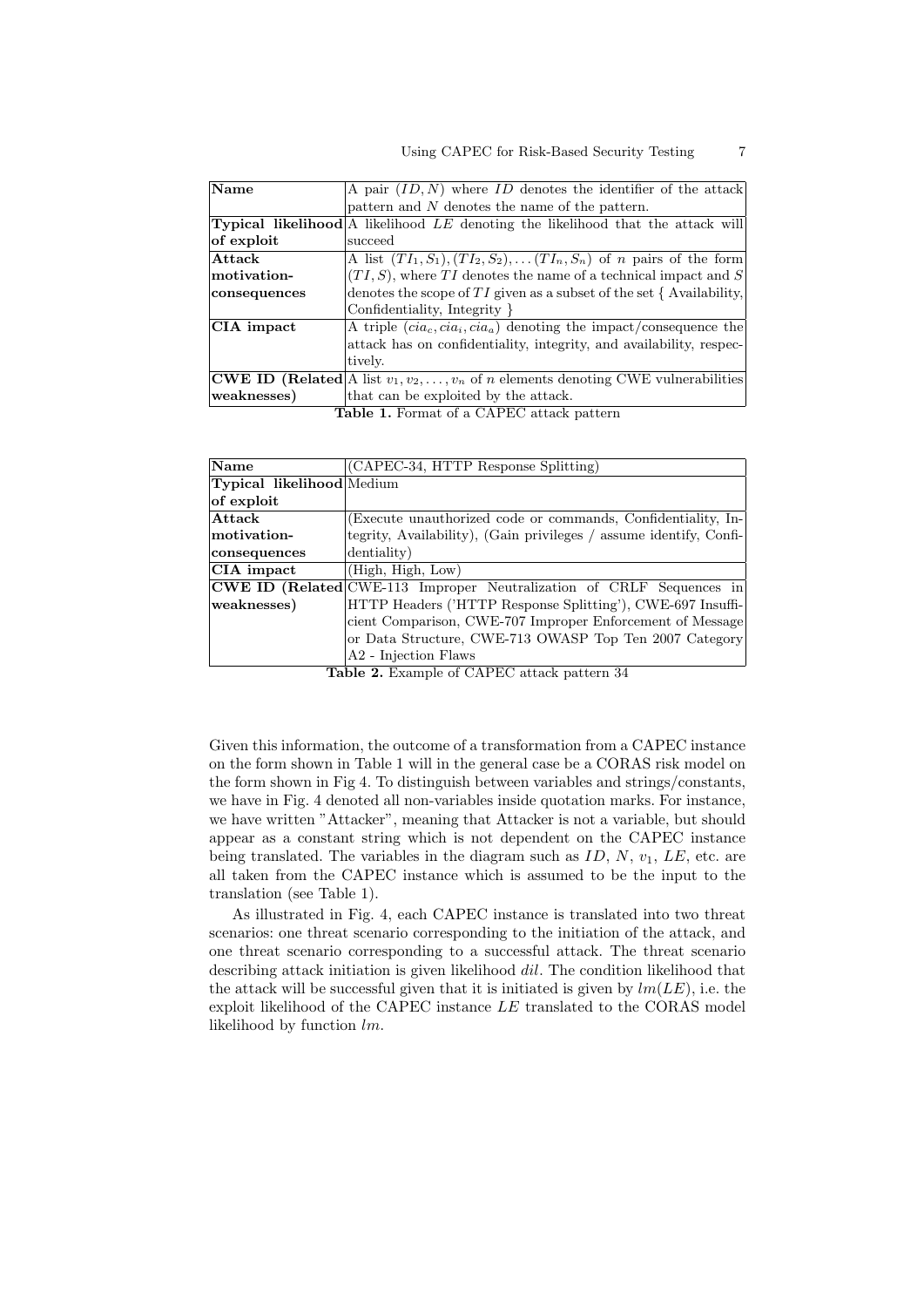| <b>Name</b>             | (CAPEC-62, Cross Site Request Forgery (aka Session Riding))                   |  |  |  |
|-------------------------|-------------------------------------------------------------------------------|--|--|--|
| Typical likelihood High |                                                                               |  |  |  |
| of exploit              |                                                                               |  |  |  |
| Attack                  | (Read application data, Confidentiality), (Modify application                 |  |  |  |
| motivation-             | data, Integrity), (Gain privileges / assume identity, Confiden-               |  |  |  |
| consequences            | tiality)                                                                      |  |  |  |
| CIA impact              | (High, High, Low)                                                             |  |  |  |
|                         | <b>CWE ID (Related</b> CWE-352 Cross-Site Request Forgery (CSRF), CWE-664 Im- |  |  |  |
| weaknesses)             | proper Control of a Resource Through its Lifetime, CWE-732                    |  |  |  |
|                         | Incorrect Permission Assignment for Critical Resource, CWE-                   |  |  |  |
|                         | 716 OWASP Top Ten 2007 Category A5 - Cross Site Request                       |  |  |  |
|                         | Forgery (CSRF)                                                                |  |  |  |

Table 3. Example of CAPEC attack pattern 62



Fig. 4. CORAS risk model showing outcome of translation function

Given that the attack described by the CAPEC instance is successful, it can lead to one or more technical impacts with conditional likelihood dtil. Each technical impact of the CAPEC instance is translated to an unwanted incident in the CORAS model. These unwanted incidents may in turn be connected to one of the three assets Availability, Confidentiality, or Integrity, and the consequences of the unwanted incidents towards these is given by the CIA values of the CAPEC instance.

The assets that a technical impact is connected to are decided by the scope of the technical impact. For instance, if the scope of the technical impact includes all three assets, then the technical impact will be connected to all the three assets. If the scope only includes e.g. Confidentiality, then the technical impact will only be connected to the Confidentiality asset.

Each weakness of the CAPEC attack pattern is translated to a vulnerability in the CORAS risk model (shown as a red lock) and attached to the relation going from the threat scenario describing attack initiation to the threat scenario describing attack success.

As an example, assume that we supply the following input to the translation: the CAPEC instances 34 and 62 shown in Table 2 and Table 3, respectively; a mapping lm defined by  $\{Low \mapsto eLow, Medium \mapsto e Medium, High \mapsto$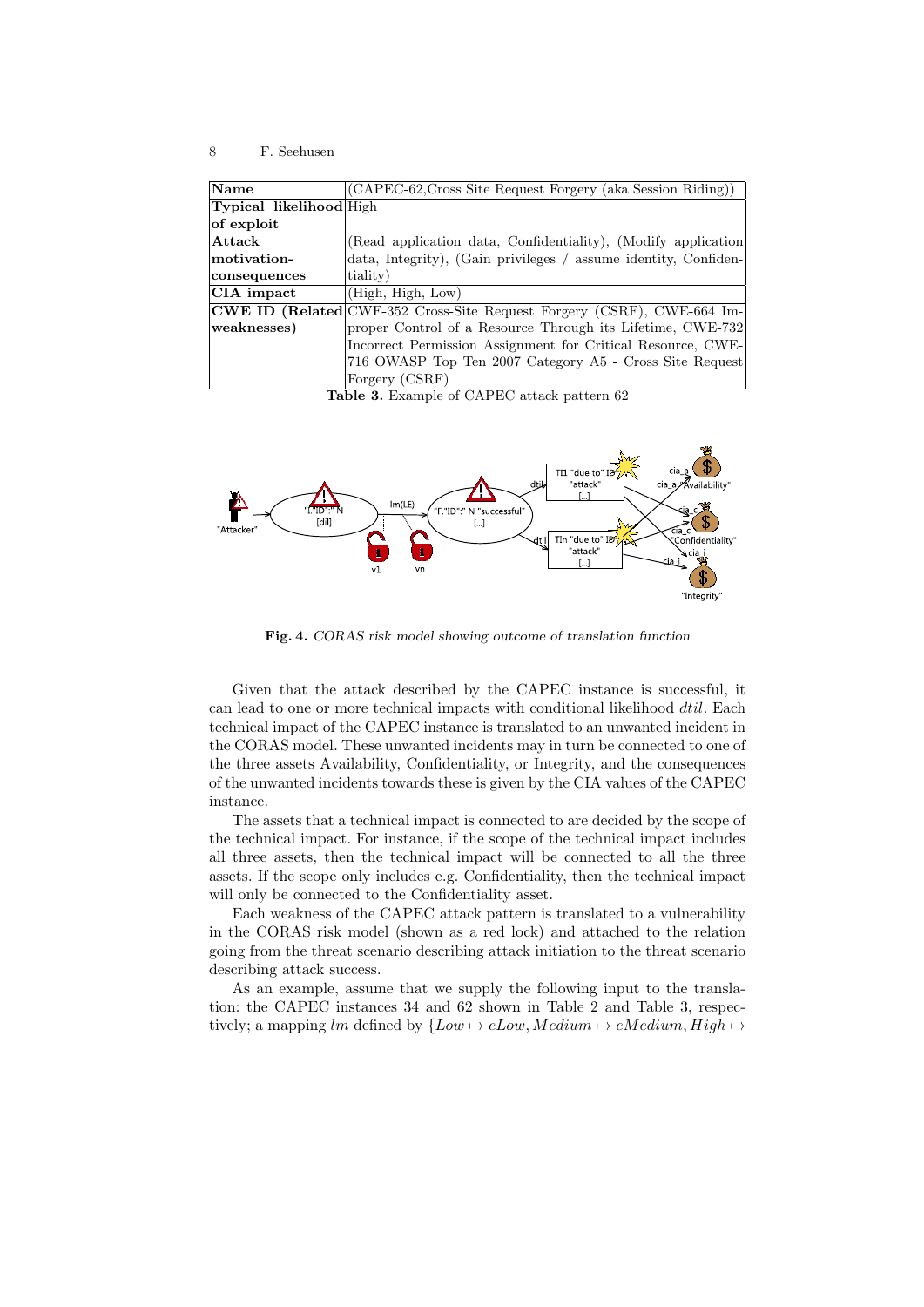$eHigh\};$  a default initiation likelihood  $iHigh$ ; a default technical impact likelihood tMedium. Then the output of the translation will be the CORAS risk model shown in Fig. 5. Note that the likelihood values of the threat scenarios describing successful attacks and unwanted incidents describing attack consequences are undefined. However, these likelihood values can be calculated automatically from the other likelihood values in the risk model as described in e.g. [8] or [14].



Fig. 5. Risk model obtained by translation of CAPEC-34 and CAPEC-62

# 4 Step II: From Generic CORAS Risk Models to Target Specific Risk Models

The translation of CAPEC instances results in a CORAS risk model which is not specific to a particular system under test or target of evaluation. For this reason, we suggest that CORAS risk model be manually refined to make it more relevant for a particular target of evaluation. There are several different ways that the CORAS risk model can be refined for this purpose. In this section, we cover the most important ones.

### 4.1 Refinement of Likelihood and Consequence Values

All likelihood and consequences of the CORAS risk model obtained from a set of CAPEC instances are not specific to the target of evaluation. One way of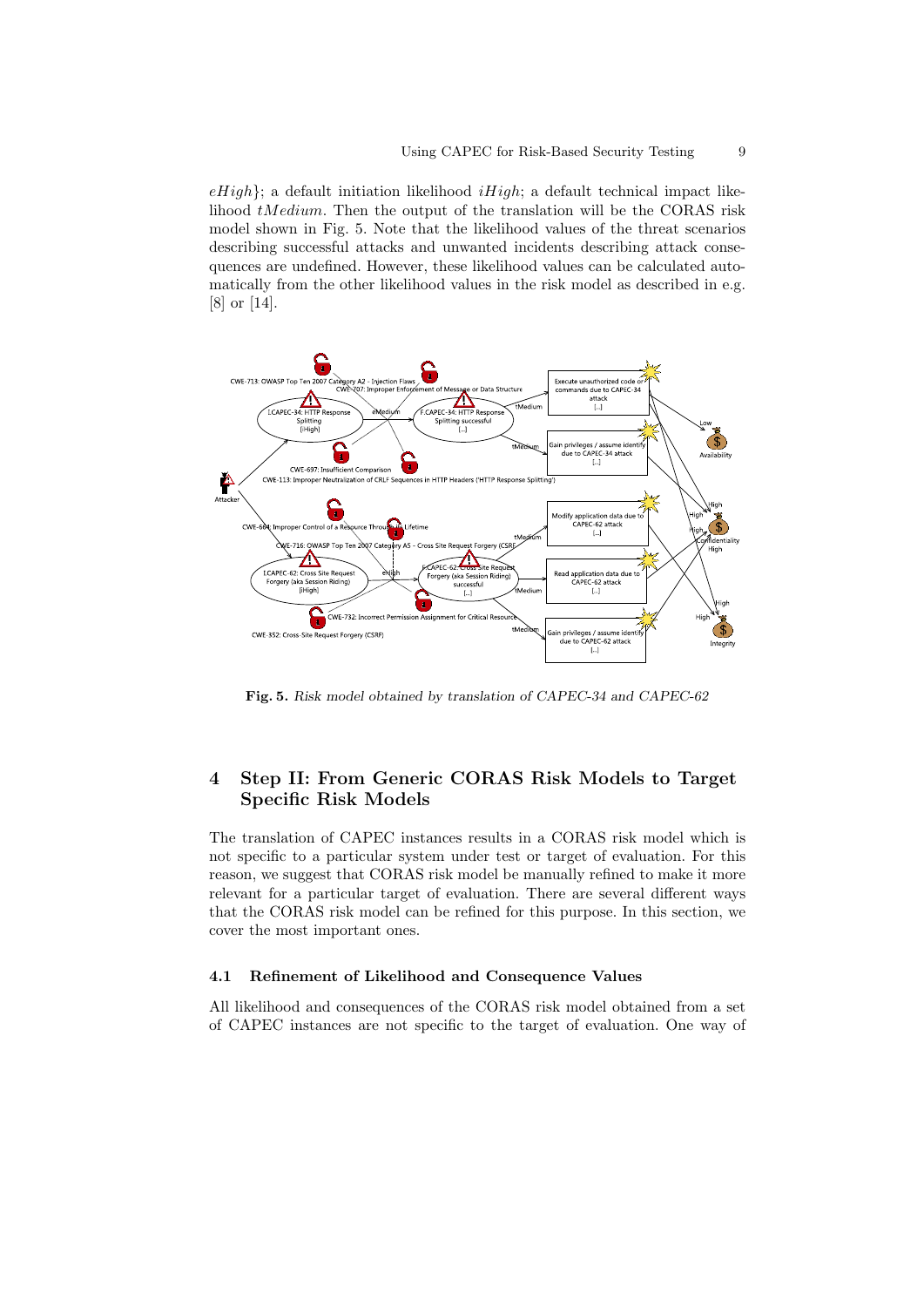refining the risk model is therefore to examine each likelihood and consequence estimate of the risk model, and adjust them as necessary. For instance, both threat scenarios describing attack initiation are in Fig. 5 given the likelihood  $iHigh$ . As previously described, this a default likelihood value which is supplied as an additional parameter to the transformation since the likelihood cannot be derived from the CAPEC patterns. The user of our approach should examine these likelihood values in particular, and adjust them if necessary.

### 4.2 Refinement by Element Splitting

In some cases, it may be the case that some of the attacks or technical impacts derived from the CAPEC instances are described in a too generic way. In these cases, the user should consider refining the risk model by splitting threat scenarios or unwanted incidents. For instance, if it necessary to distinguish between different features of the target of evaluation that are subject to the attack, then this can expressed in the risk model by splitting threat scenarios. For instance, we could split the threat scenario *I.CAPEC-34: HTTP response splitting* in Fig. 5 into the two threat scenarios I.CAPEC-34A: HTTP response splitting targeting feature A and I.CAPEC-34B: HTTP response splitting targeting feature B. This will allow us express the fact that the CAPEC-34 attack may be initiated with different likelihoods against feature A or feature B.

#### 4.3 Refinement by Element Merging

The opposite of refinement of splitting is refinement by merging. If threat scenarios or unwanted incidents in the risk model describe similar phenomena, then we should consider merging them. For the risk model which is generated from the CAPEC instances, it may be particularly relevant to merge the unwanted incidents describing consequences of CAPEC attacks, since many attacks have the same kinds of consequences. For instance, in Fig. 5, there are two unwanted incidents called Gain privileges/assume identify due to CAPEC-34 attack and Gain privileges/assume identify due to CAPEC-62 attack. These unwanted incidents represent the same kind of consequence and they differ only in the manner of initiation, and we may therefore consider merging these into one unwanted incident.

#### 4.4 Refinement by Element Addition

The final kind of refinement that we will consider is refinement by element addition. This kind of refinement may be particularly relevant for defining new risks that are specific to the target of evaluation. All unwanted incidents in a risk model derived from CAPEC instances correspond to technical impacts which are described in a quite general manner. Defining new unwanted incidents which are more specific to the target of evaluation and that can be caused by the technical impacts may therefore be relevant. In addition to this, if many CAPEC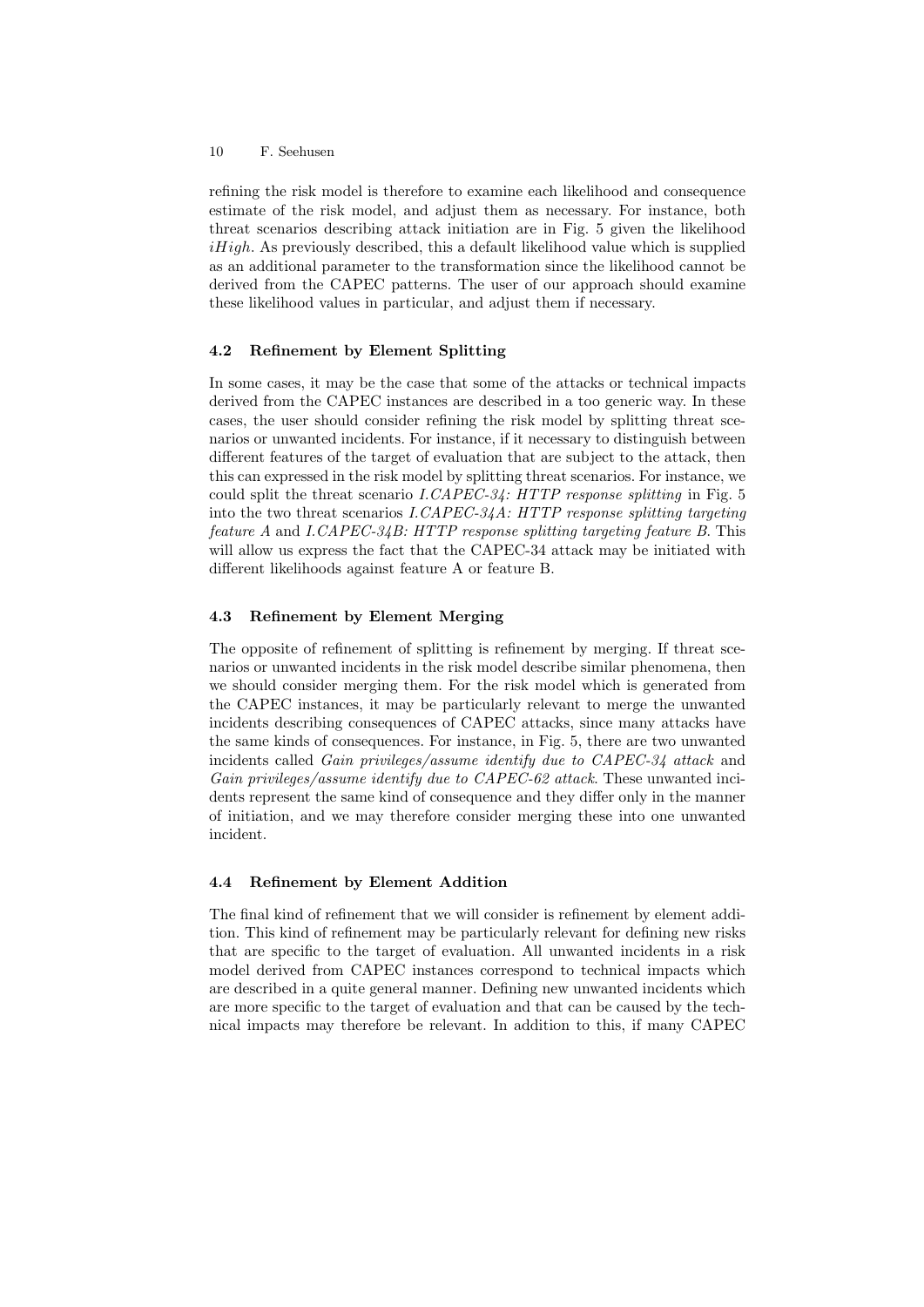instances are transformed into a risk model, then we can potentially end up with a great number of possible risks (recall that a risk corresponds to an unwanted incident that harms an asset). Therefore focusing the risk assessment on a few risks which are specific to the target of evaluation is a good way of making the risk model more manageable.

An example of this is given in Fig. 6 where the risk model of Fig. 5 has been refined by adding three new unwanted incidents to the risk model (as shown on the far right of the diagram), and connecting these to the old unwanted incidents and the assets.



Fig. 6. Example of refinement by element addition

## 5 Step III: From Specific Risk Models To Test Procedures

The purpose of this step is to identify and prioritize test procedures that can be used as starting point for a security test design activity. This step has two tasks

- Determine whether testing is necessary
- If testing is necessary, use technique T2 to generate and prioritize test procedures based on the risk models.

The technique  $T2$  is defined elsewhere [14], however we will discuss its use here for purpose of self-containment and for arguing that the risk model obtained from CAPEC translation is a suitable starting point for test procedure identification.

To determine whether testing is necessary, it is useful to represent the risks of a CORAS risk model in a risk matrix. Such a risk matrix can be automatically generated from the risk model given that we have defined all likelihood values precisely and that we have a risk model that is complete in the sense that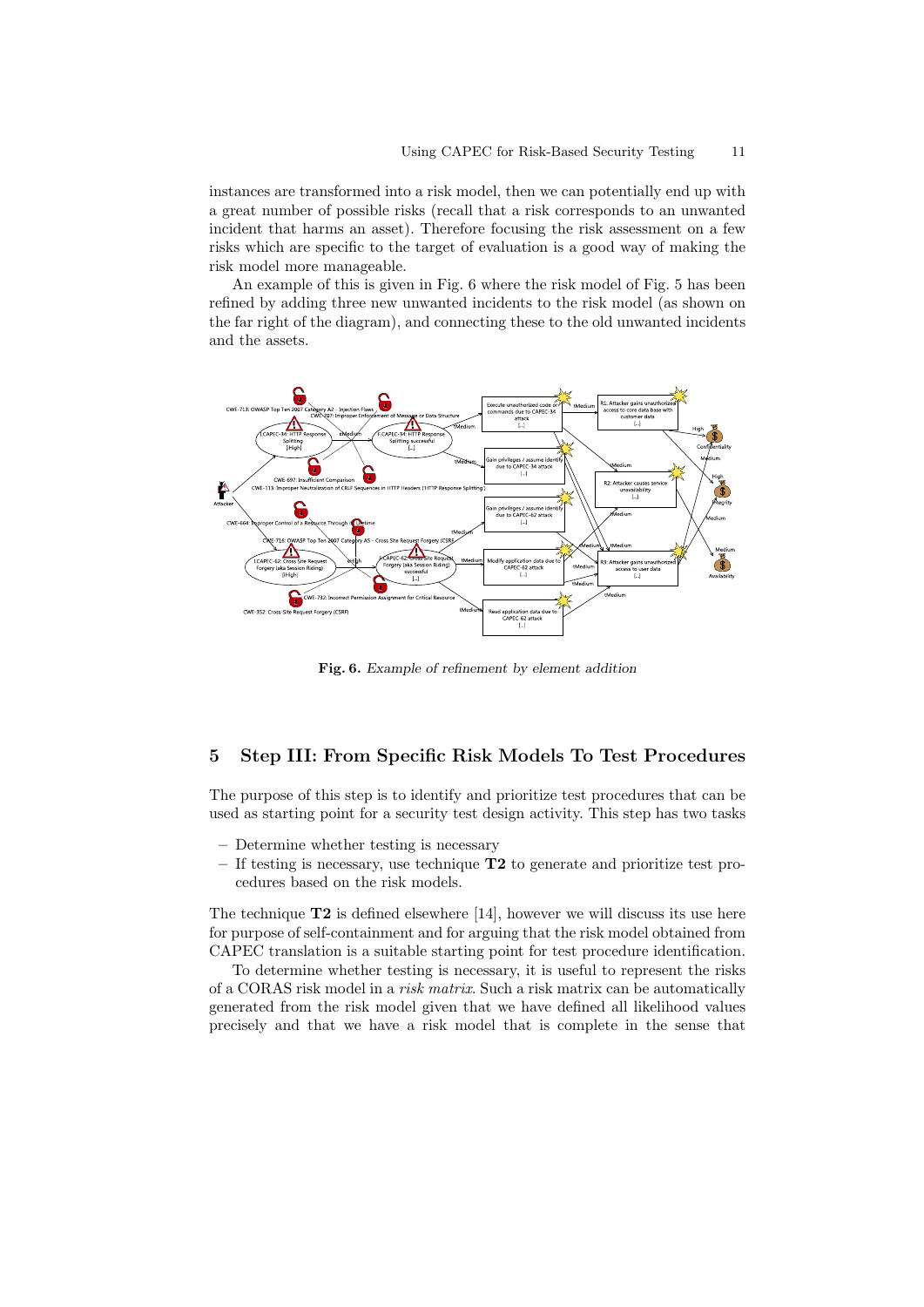all initial threat scenarios and all edges/transitions have been given likelihood values. An example of a risk matrix with the three risks R1 - R3 (shown on the right side of Fig. 6) is given in Fig. 7.

Here the vertical axis shows the consequence scale and the horizontal axis shows the likelihood scale. The likelihoods of the risks are given as intervals, i.e. the left hand side of the boxes indicates the minimum likelihood of the intervals, and the right hand side indicates the maximum likelihoods. This should be understood as an expression of the belief that the actual likelihood of the risks lies somewhere within these intervals without knowing precisely where. In the risk matrix of Fig. 7, the diagonal line separates the area into two risk values: Acceptable and Unacceptable. We see that risk R1 is Unacceptable, risk R3 is Acceptable, and R2 can be either Acceptable or Unacceptable depending on what its actual likelihood is.



Fig. 7. Risk matrix

How can we use the risk matrix to determine whether testing is necessary? In our view, in the context of risk-based testing, testing can be used a means of gaining knowledge which allows us to estimate the likelihoods of risks and their causes more accurately. In our view, testing is most useful/beneficial if the knowledge acquired through testing could lead to a change in decision making based on risks.

In the current example, the knowledge obtained from testing may be expressed as a narrowing of the likelihood intervals of the risks. If we assume that the decision on how to treat the identified risks is entirely based on their risk value, then testing is necessary it could help us determine a risks risk value more accurately. This means that the decision of whether to test or not is based on the uncertainty of the estimates of the risk model as opposed to the severity of risks. For instance, even though risk R1 is considered Unacceptable there is no need to obtain new information through testing to reduce the size of the likelihood interval because this will not change the risk value of the risk. However, risk R2 is a different matter, it spans both the acceptable and the unacceptable area, thus the problem is not necessarily that the risk is unacceptable, but that we do not know whether it is acceptable or not. For risk  $R2$ , it makes sense to perform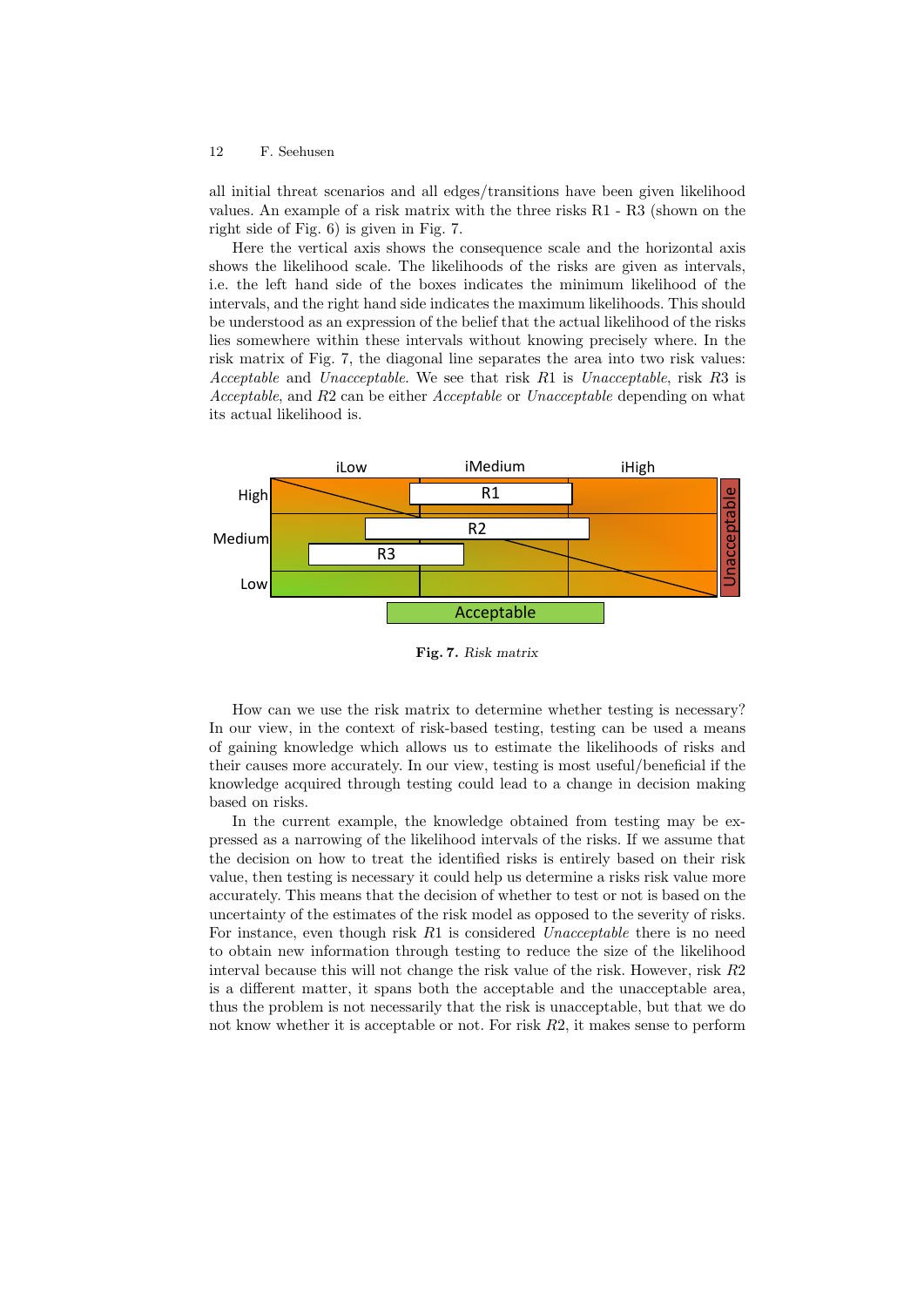testing to gain new knowledge that allows us to determine whether R2 should be treated or not.

If we decide that testing is necessary, the next task is to use technique  $T2$  for test prioritization and selection to generate a prioritized set of test procedures from the risk model. A risk model can be seen as a set of statements about the world. Testing a risk model corresponds to checking the degree to which these statements are correct. Given a risk model, the first question we must ask is which of its kinds of statements are the most natural starting point for test identification? As discussed further in [15], we believe that the statements derived from edges of a risk model are the most natural starting point. An edges going from a node  $A$  to a node  $B$  with conditional likelihood  $l$  means that " $A$ leads to B with conditional likelihood  $l$ ", thus a test procedure corresponding to this edge is a statement of the form "Check that A leads to B with conditional likelihood l".

Potentially, every edge of risk model gives rise to a test procedure. However, in practice we do not have time to test every one of these test procedures. Thus we have to prioritize and then select the test procedures that are most important. To achieve this, we must for each edge of a risk model ask whether its corresponding test procedure is within the scope of the risk assessment, and if yes, estimate the resources/effort it would require to implement and execute the test procedure. Subsequently, given an estimate of maximum total effort available for testing, we can use the technique described in [15] to obtain a prioritized list of test procedures that should be implemented and tested. In the following, we illustrate this in an example.

Assume we want to identify test procedures on the basis of the risk model shown in Fig. 6. Our first task is to check whether the test procedure corresponding to each edge of the risk model is within the scope of the assessment, and if yes, estimate the time it will take to test it. Assuming that we are only interested in performing software security testing, then the two edges going from the threat scenarios describing attack initiation to successful attacks are the most natural starting point for testing. Assume that we estimate the time it takes to implement and execute these tests procedures to 1 day each, and that we only have 1 day in total available for doing the testing. We are thus forced to choose which one of the test procedures to test. In order to decide this, we use our technique for test procedure prioritization described in [15], and automatically obtain the test procedures and their priority values as shown in Table 4. Since the first test procedure has a higher priority than the second, we choose the first as the test procedure to test. We believe that the test procedures of Table 4 are a suitable starting point for security test design. In general, we believe that the risk models generated from CAPEC instances (other than the ones shown in the example) are on a suitable level of abstraction for test procedure identification. This is particularly the case for the test procedures derived from edges describing the likelihood of successful CAPEC attacks and the vulnerabilities that may be exploited for this purpose.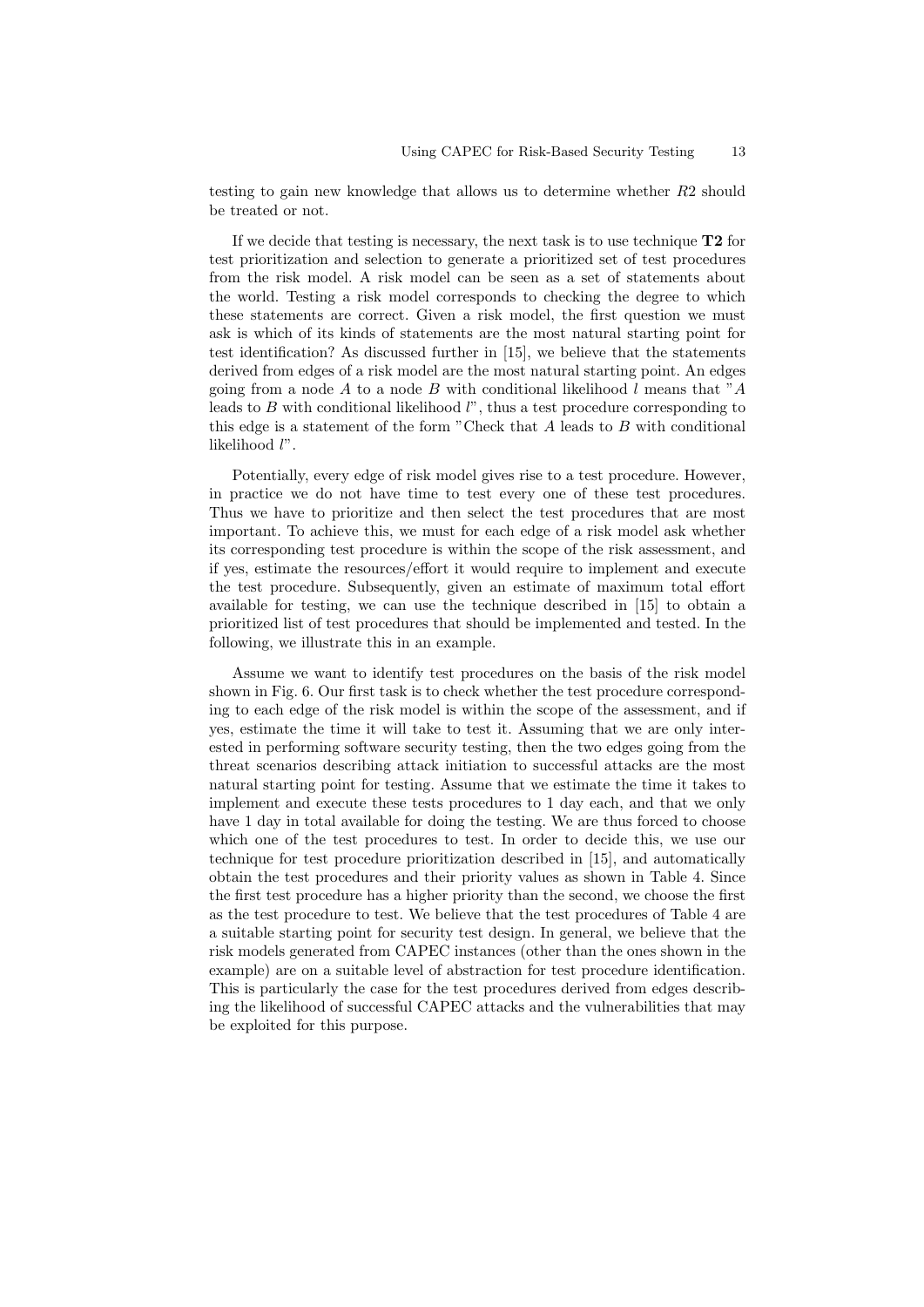| Priority       | Test procedure                                                          | Severity |
|----------------|-------------------------------------------------------------------------|----------|
| 1              | Check that Cross Site Request Forgery (aka Session Riding) 2.138E-4     |          |
|                | leads to Cross Site Request Forgery (aka Session Riding) success-       |          |
|                | ful with conditional likelihood $[0.001, 0.1]$ , due to vulnerabilities |          |
|                | <b>OWASP</b> Top Ten 2007 Category A5 - Cross Site Request Forgery      |          |
|                | (CSRF), Incorrect Permission Assignment for Critical Resource,          |          |
|                | Cross-Site Request Forgery (CSRF) and Improper Control of a             |          |
|                | Resource Through its Lifetime.                                          |          |
| $\overline{2}$ | Check that HTTP Response Splitting leads to HTTP Response 3.152E-8      |          |
|                | Splitting successful with conditional likelihood $[1.0E-4, 0.001]$ ,    |          |
|                | due to vulnerabilities Insufficient Comparison, Improper Neu-           |          |
|                | tralization of CRLF Sequences in HTTP Headers ('HTTP Re-                |          |
|                | sponse Splitting'), Improper Enforcement of Message or Data             |          |
|                | Structure and OWASP Top Ten 2007 Category A2 - Injection                |          |
|                | Flaws.                                                                  |          |

Table 4. Prioritized list of test procedures

### 6 Related work

The Common Weakness Risk Analysis Framework (CWRAF) [11] is similar to our work. CWRAF builds on the Common Weakness Scoring System (CWSS) and provide a way of customizing the CWSS scores to specific business domains, technologies or environments. This framework is similar to ours in that it is related to CAPEC (both CAPEC and CWRAF reference the same weaknesses) and that it can be used for the purpose of prioritization. However, the main difference between our approach and CWRAF is that we take likelihood values into account, whereas CWRAF on addresses consequences/impacts only. Thus CWRAF can be considered a more lightweight approach than ours. Another difference is that CWRAF is used to prioritize weaknesses and not attack patterns as we do.

There are approaches that are similar to ours in that they address the automatic generation of risk models. However, none of the approaches we are aware of take CAPEC as input. For instance, Sheyner et. al. [16] proposes an approach for automated generation and analysis of attack graphs. However, the approach assumes a formally defined safety property as input which in our opinion may limit the applicability of the approach. Similarly, Phillips and Swiler [13] also propose an approach for automatically generating attack graphs. The approach assumes as input a network configuration file describing a network topology, a set of attacker profiles, and a set of attack templates. Based on these inputs, an attack graph can be generated. The approach differs from ours in that is addresses network attacks, and that it is based on a description of a network topology.

There are many approaches that combine risk assessment and testing. See [3] and [5] for a survey of the literature in the area. Almost all the approaches to risk-based testing use risk assessment in one of two ways. Either (I) the risk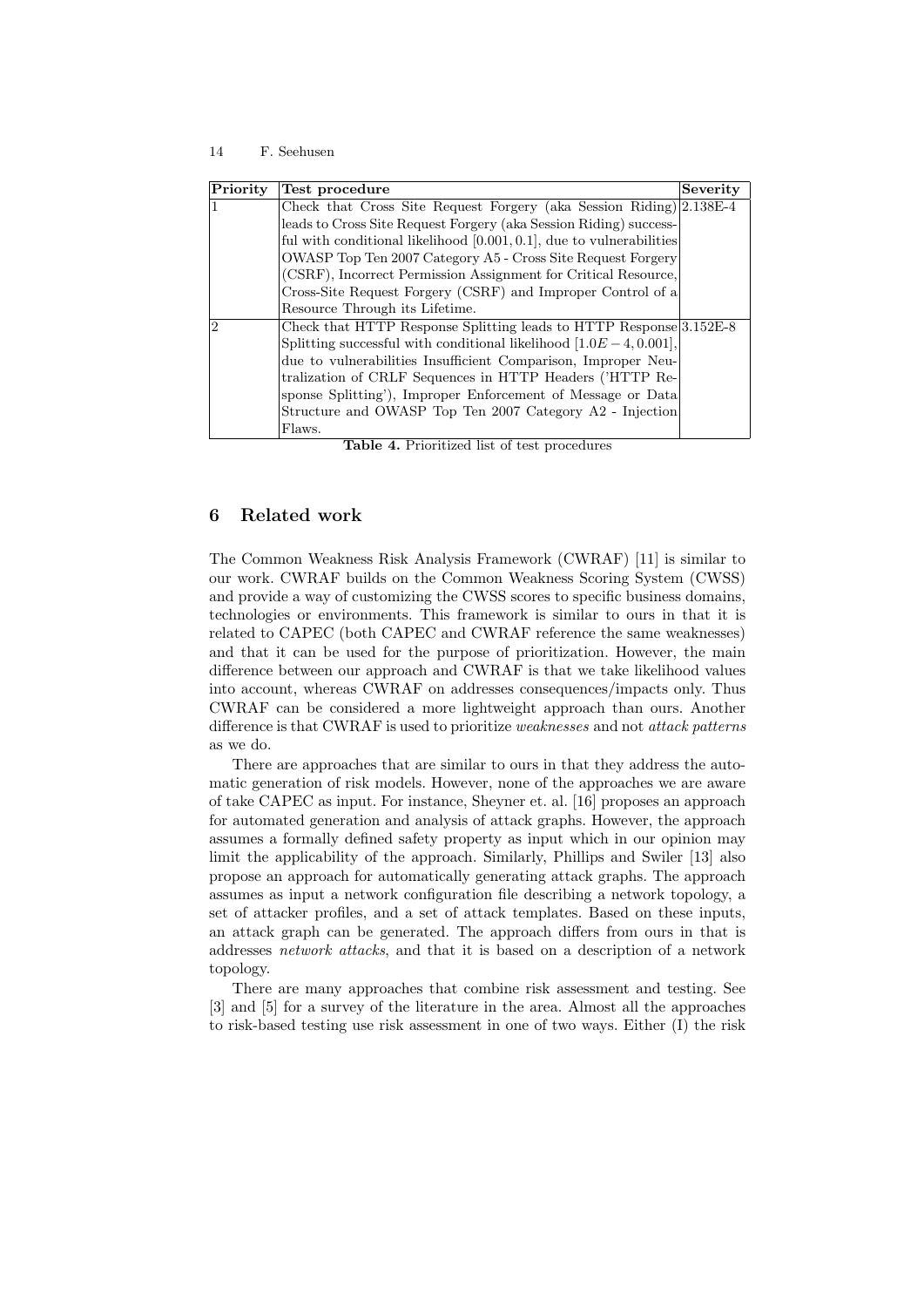assessment is used to prioritize those parts/features of the system under test that are most risky, or (II) risk assessment is used to identify tests (often as part of a failure/threat identification process). Our approach fits best into category (II). Other approaches that fall into this category are Murthy et. al. [12], Zech et al. [18, 17], Casado et al. [4], Kumar et al. [7], and Gleirscher [6]. However, none of these approaches use the risk assessment results for test prioritization and none of them consider the automated generation of risk models based on CAPEC.

### 7 Conclusion and Future Work

We have presented a method for risk-based testing that takes a set of CAPEC attack patterns as input and produces a risk model and a prioritized list of test procedures that can be used as a starting point for security testing. We have describe a technique for automating the construction of the risk model and shown how or method can be used in combination with a technique for test identification and prioritization.

We believe our method supports criteria  $C1 - C3$  as described in Sect.2. In particular, criterion  $C1$  is supported by our technique  $T1$  for risk model generation which reduces the time of constructing the risk model compared to a traditional manual process. Criterion C2 is supported since the generated risk model is suitable for test procedure identification as argued in Sect. 5. Criteria C3 is supported since our method provides a sound basis for test-procedure prioritization based on risk model information. This enables the testing to be focused on the attacks and/or vulnerabilities that are most relevant for obtaining an accurate and correct risk model.

As part of future work, we plan to further develop our proof-of-concept tools supporting our techniques, and unify these into a single tool which will support both risk model analysis (such as consistency checking, likelihood calculation, and risk visualization), risk model generation from CAPEC, and test identification and prioritization.

Acknowledgments. This work has been conducted as a part of EU project RASEN (316853) funded by the European Commission within the 7th Framework Program.

### References

- 1. ISO 31000:2009(E), Risk management Principles and guidelines, 2009.
- 2. ISO/IEEE 29119, Software and system engineering Software Testing-Part 1-4, 2012.
- 3. M. M. Alam and A. I. Khan. Risk-based testing techniques: A perspective study. International Journal of Computer Applications, 65(1):42–49, March 2013.
- 4. R. Casado, J. Tuya, , and M. Younas. Testing long-lived web services transactions using a risk-based approach. In Proc. 10th International Conference on Quality Software (QSIC), pages 337–340. IEEE Computer Society, 2010.